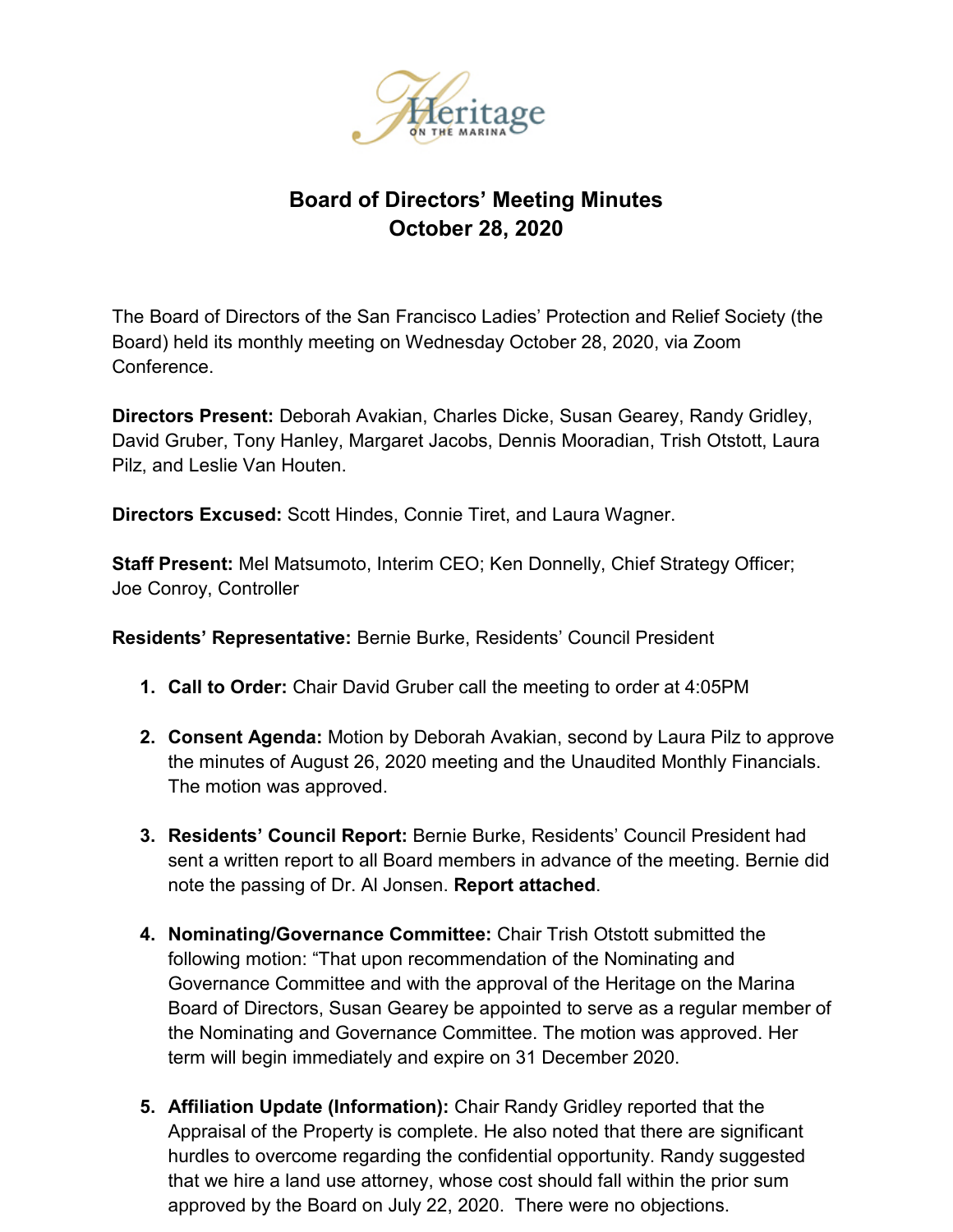- **6. Report on 401K Audit (information):** Randy Gridley reported we had a successful audit of our 401K.
- **7. Corporate Structure (Information):** Reporting for Chair Connie Tiret, Ken Donnelly stated we are looking to apply for a separate 501(c)(3) organization to handle the endowment fund. We recommend that this application be made by the end of 2020. The transfer of funds is still a question. A new Board will be required on activation, which will occur sometime in the future. If there is no objection, we will move forward. There was no objection.
- **8. Health Center-Governing Policies (1st Reading):** Dave Gruber and Mel Matsumoto presented the 1st reading of Draft #3 (Governing Policies Regarding Health Care). There are two parts. 1) Health Center -2nd Reading and 2) Wellness Policies, which will be presented to the Board at the November meeting. Deborah Avakian and Laura Wagner will review the policy before submission to the Board. It was noted that Laura Wagner will be the Board liaison to the QAPI quarterly meetings.
- **9. Verbal Update to Written Staff Report:** Mel Matsumoto indicated that we are re-introducing modified versions of activities. The report by Bernie Burke outlined some of the changes.
- **10. Adjournment:** The meeting was adjourned at 4:58PM.

Respectfully submitted,

Tony Hanley